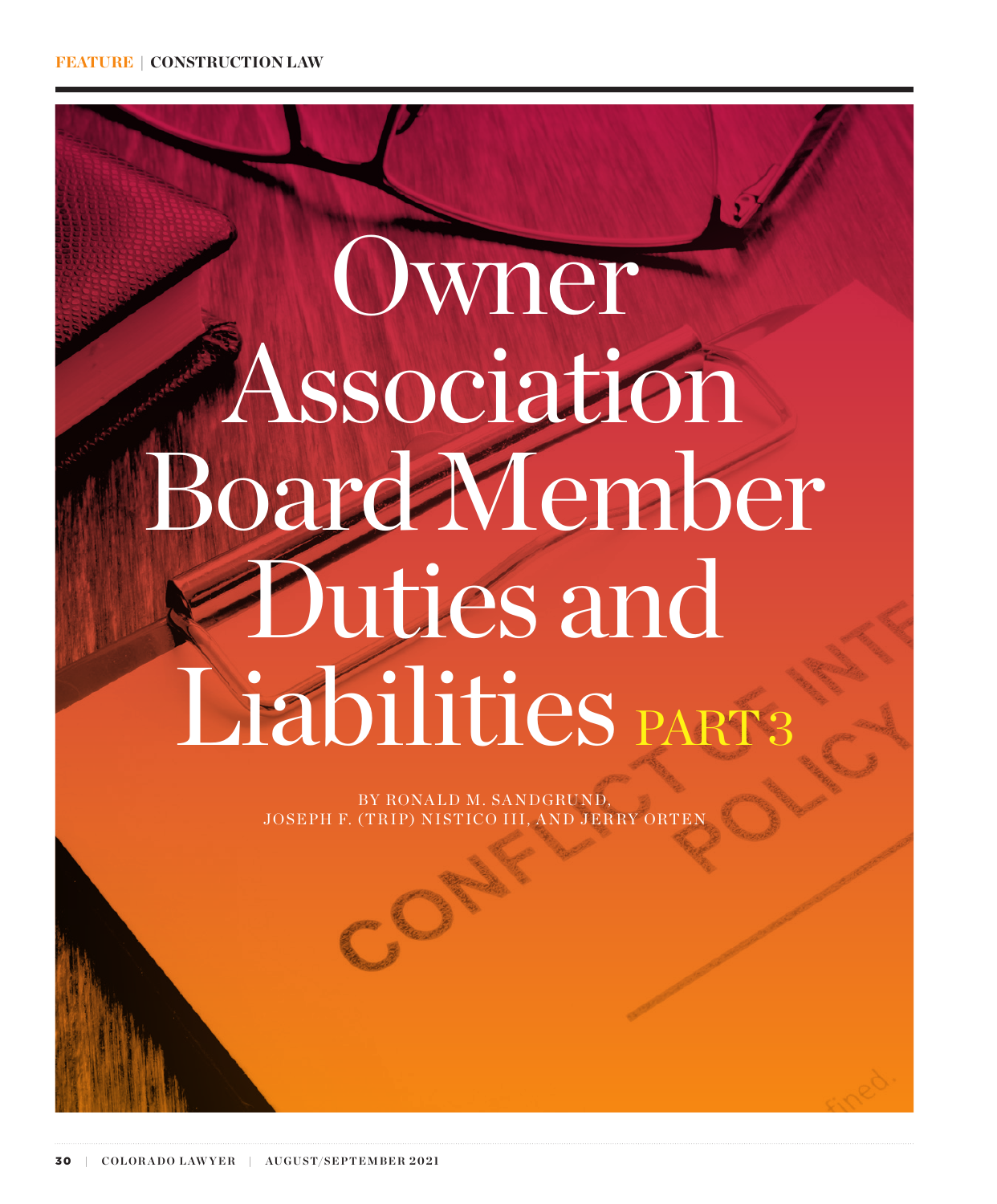*This three-part article examines the relationships among developers, owner association board members, owner associations, and unit owners. This part 3 focuses on developers' potential liability for their own and their appointed association board members' misconduct, and proactive and mitigative measures available to limit developer-appointed and owner-elected board members' liability exposure.*

In common interest communities<sup>1</sup> subject<br>to Colorado's Common Interest Owner-<br>ship Act (CCIOA), all owner association<br>(association) board members owe legal<br>duties to both the association and its ownn common interest communities<sup>1</sup> subject to Colorado's Common Interest Ownership Act (CCIOA), all owner association (association) board members owe legal er-members (owners).2 Courts carefully examine the conduct of association board members that the community's developer appoints while the developer controls the board (declarant control period)<sup>3</sup> because conflicts of interest may exist between the developer and its appointed board members and the association and its current and future owners.

This three-part article examines case law and articles addressing the relationships among developers, developer-appointed board members, owner-elected board members, associations, and owners that have been generated during the nearly 20 years since publication of an earlier Colorado Lawyer article on this topic.<sup>4</sup> Part 1 examined owner association board members' legal duties and potential liabilities, including how courts treat developer-appointed board members who serve during the declarant control period. Part 2 examined how courts have treated recurring board member conflicts of interest that may arise during the declarant control period.

This part 3 examines a developer's potential liability for its appointed board members' wrongful conduct. It explains how developers and appointed board members might carefully monitor and manage the community's development to recognize and address typical conflicts of interest. It also explores how to mitigate or limit board members' liability exposures through insurance and indemnity.

# Developers' Roles and Responsibilities

A developer may wear many different hats, often simultaneously, while developing a community.<sup>5</sup> Initially, under CCIOA, the developer acts as "declarant," which is defined as "any person or group of persons acting in concert who: (a) As part of a common promotional plan, offers to dispose of to a purchaser such declarant's interest in a unit not previously disposed of to a purchaser; or (b) Reserves or succeeds to any special declarant right."6

The developer or its agent may create or promote the association or other entity created pursuant to CCIOA to manage the community's affairs.7 The developer or affiliated entities may directly, or collaboratively with one or more other construction professionals, also provide design, construction, supervisory, inspection, and/or other services necessary for the planning, development, and construction of the community's real property improvements.<sup>8</sup> In conjunction with this development and construction, the developer may market and sell the units directly or through an affiliate or agent. The developer may also maintain and repair community improvements, either directly or through affiliated entities or agents. Further, a developer-controlled board may cause the association to contract with a third-party management company or agent to assist in association governance and operations, or the developer's staff may perform these services. The developer may also own, occupy, or use homes as display models or for other purposes, and qualify as an owner. Sometimes developer-appointed board members own units as well.

The developer typically controls the board during the initial buildout and sales phase.<sup>9</sup> The developer also usually appoints some or all of the initial board members, or effectively controls their actions, during the declarant control period.10 As a practical matter, the developer often appoints board members who are its own employees or representatives and who were involved in the community's development, construction, and/or unit sales. However, the developer may also relinquish control over the board pursuant to CCIOA.<sup>11</sup>

A developer's disparate roles as promoter, developer, builder, marketer, vendor, manager, maintainer, appointor of directors, and owner implicate potential legal duties and liabilities. These varying roles also present opportunities to mitigate these risks.

# Potential Liability of Developers Who Appoint Board Members

A developer's liability may attach directly to the developer for its own wrongful conduct. Liability may also be imputed to the developer for its appointed board members' wrongful conduct under various legal theories, including vicarious liability, statutory joint liability, and civil conspiracy liability.

# *Direct and Vicarious/Imputed Liability*

In one unpublished case, *Countryside Community Ass'n v. Pulte Home Corp.*, a developer conceded that its employees who were serving as developer-appointed board members owed fiduciary duties to the owners,<sup>12</sup> yet it maintained that developers themselves do not owe such a duty and could not be held liable for its employees' violations of such duties. However, the Colorado Court of Appeals found "nothing to suggest that [CCIOA] section 303(2)(a) eliminated the doctrine of respondeat superior in this context"13 and found the developer vicariously liable for its appointed board members' tortious conduct.<sup>14</sup>

Outside Colorado, several courts have imposed liability on developers and their appointed board members for acting against an association's interests during the declarant control period. The California Court of Appeal observed that, where a developer dominates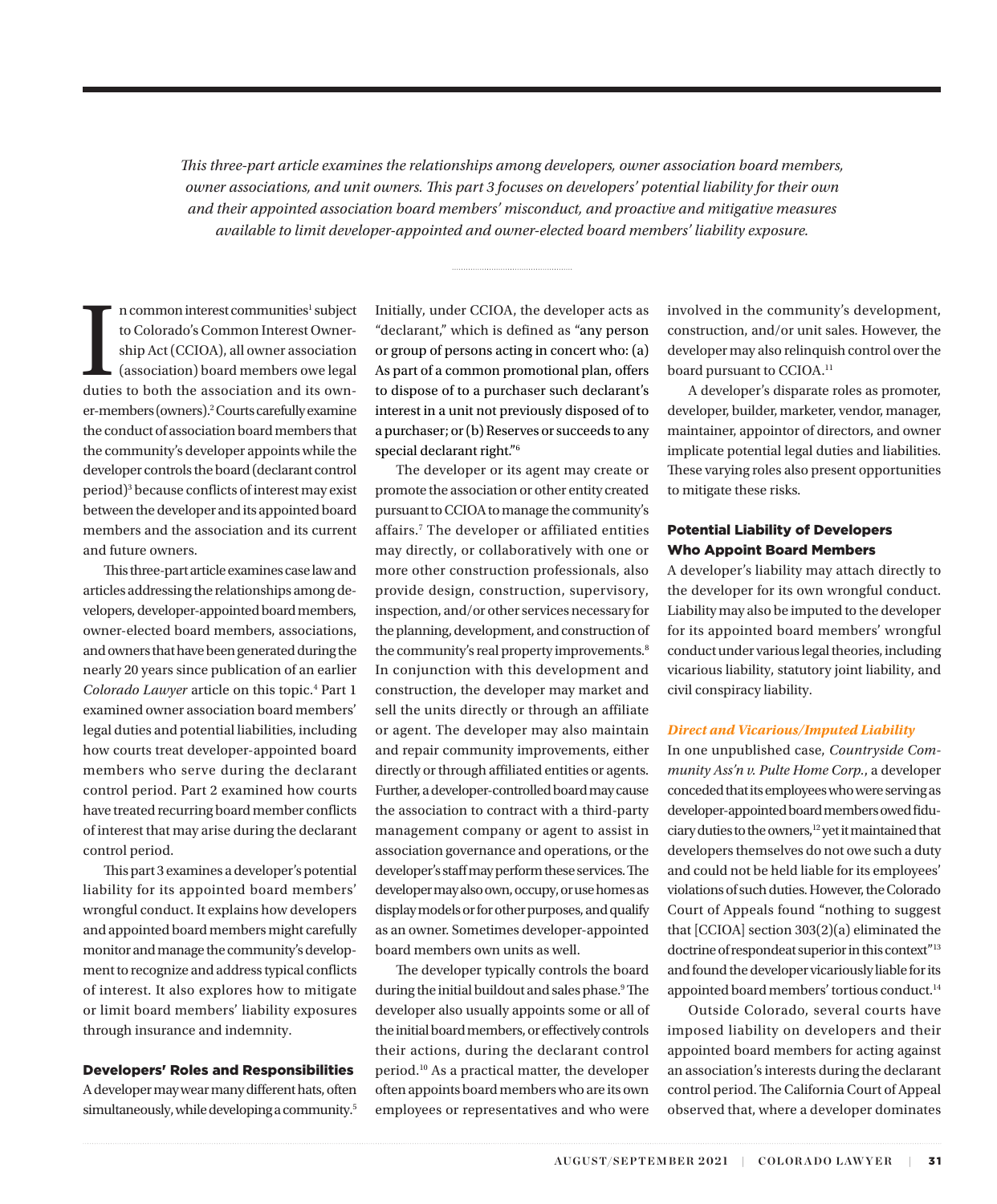the association, fiduciary duty principles support holding "those exercising actual control over the group's affairs to a duty not to use their power in such a way as to harm unnecessarily a substantial interest of a dominated faction."15The court also imposed liability on a developer for its appointed board members' "failure to . . . exercise supervision which permits mismanagement or non-management . . . ."16

The Superior Court of Connecticut similarly held that a developer with the power to control the association's board members had a fiduciary duty to disclose roof defects to the association.17 The court also held that the homeowners' allegations that the builder conspired with the developer to conceal roof defects—a violation of the developer's fiduciary duty to the association—were legally sufficient to present a claim for relief against the builder, even though the association did not allege that the builder was itself in a fiduciary relationship with the association.<sup>18</sup>

# *Statutory Joint ("Acting in Concert") Liability*

CRS  $§$  13-21-111.5(4) provides that "[j]oint liability shall be imposed on two or more persons who consciously conspire and deliberately pursue a common plan or design to commit a tortious act." This statute has been construed to impose joint and several liability on two or more defendants under broader circumstances than where defendants engage in a civil conspiracy,<sup>19</sup> and it preserves common law acting-in-concert joint and several liability despite Colorado's adoption of the pro rata liability statute.20

In *Resolution Trust Corp. v. Heiserman*, the Colorado Supreme Court held that if two persons expressly or impliedly agree on a course of conduct, they are jointly liable for any damages flowing from conduct that results in a tortious act.21 *Heiserman* further held that two or more tortfeasors may be jointly liable for their negligence *or breach of fiduciary duty* where an express or implied plan or design to act or refrain from acting results in injury to another, even if they did not intend to act tortiously.<sup>22</sup> Thus, joint liability under CRS § 13-21-111.5(4) can be based on wrongful conduct, including breaches of fiduciary duties, where two tortfeasors simply agree to pursue a common plan or design.

While an employer and employee generally may not engage in a civil conspiracy when the employee acts on the employer's behalf, Colorado courts have not yet addressed whether this rule applies to developers' and developer-appointed board members' acting-in-concert liability.23 As explained in the following section, there are several reasons the general rule may not apply in this particular context. If this general rule limiting liability does not apply, developers and their appointed board members may be jointly liable for their tortious conduct if they expressly or impliedly agree on a course of conduct that adversely affects an association or its owners. Similarly, joint and several liability may be imposed on board members who act tortiously in concert with each other, or with a third party other than the developer.

# *Civil Conspiracy Liability*

A civil conspiracy claim is distinct from statutory joint liability under CRS  $\S$  13-21-111.5(4).<sup>24</sup> To establish a civil conspiracy between a developer-appointed board member and the developer, an association must prove each of the following elements:

- (a) The board member and the developer expressly or tacitly agreed to accomplish either an unlawful goal or a goal through unlawful means;
- (b) One or more acts were performed to accomplish the goal, and either the goal or an act furthering the goal was unlawful; and (c) These acts caused the plaintiff injuries, damages, or losses.<sup>25</sup>

Again, while an employer or principal generally cannot conspire with an employee or agent, this rule does not apply if the employee or agent also acts for his or her own benefit.26 An example of this might be a board member's improper consent to (or tacit approval of) a deviation from the community's architectural covenants for that board member's unit/home.

Moreover, it is an open question whether the relationship between a developer and a developer-appointed board member who is also the developer's employee is sufficiently analogous to an employer-employee relationship for purposes of applying this rule. There may also be policy reasons for not applying this rule

to developer-appointed board members due to the members' independent statutory and common law fiduciary duties to the association. These independent duties may negate the notion that an employer cannot conspire with itself (i.e., with its own employee), because a developer-appointed board member is supposed to act as an independent board member with fiduciary duties directly to the association, not simply as the developer's employee.<sup>27</sup>

Ultimately, if a developer is vicariously liable for its appointed board members' tortious conduct,28 acting-in-concert and civil conspiracy theories may provide no additional liability or practical litigation benefit.29

# Best Practices to Mitigate Liability

All board members can take steps to mitigate their potential exposure to legal liability, including<sup>30</sup>

- educating themselves regarding their legal responsibilities by attending seminars, reading guidebooks, talking to more experienced board members, consulting with counsel, and joining professional organizations such as the Community Associations Institute (CAI).<sup>31</sup> The board may reimburse board member expenses for attending certain educational meetings and seminars on responsible association governance as a common expense.32 This step helps board members understand and evaluate the legal risks they may encounter or assume and how best to manage their risks through appropriate actions, best practices and policies, and mindful decision-making.
- engaging an independent third-party professional community association management company, manager, or agent to assist in governing and operating the community.
- thoughtfully considering their actions rather than simply doing what has been done in the past. Board members must understand their fiduciary responsibilities, especially when handling and spending association monies, calculating needed reserves and assessments, collecting owner debts (such as unpaid or late assessments),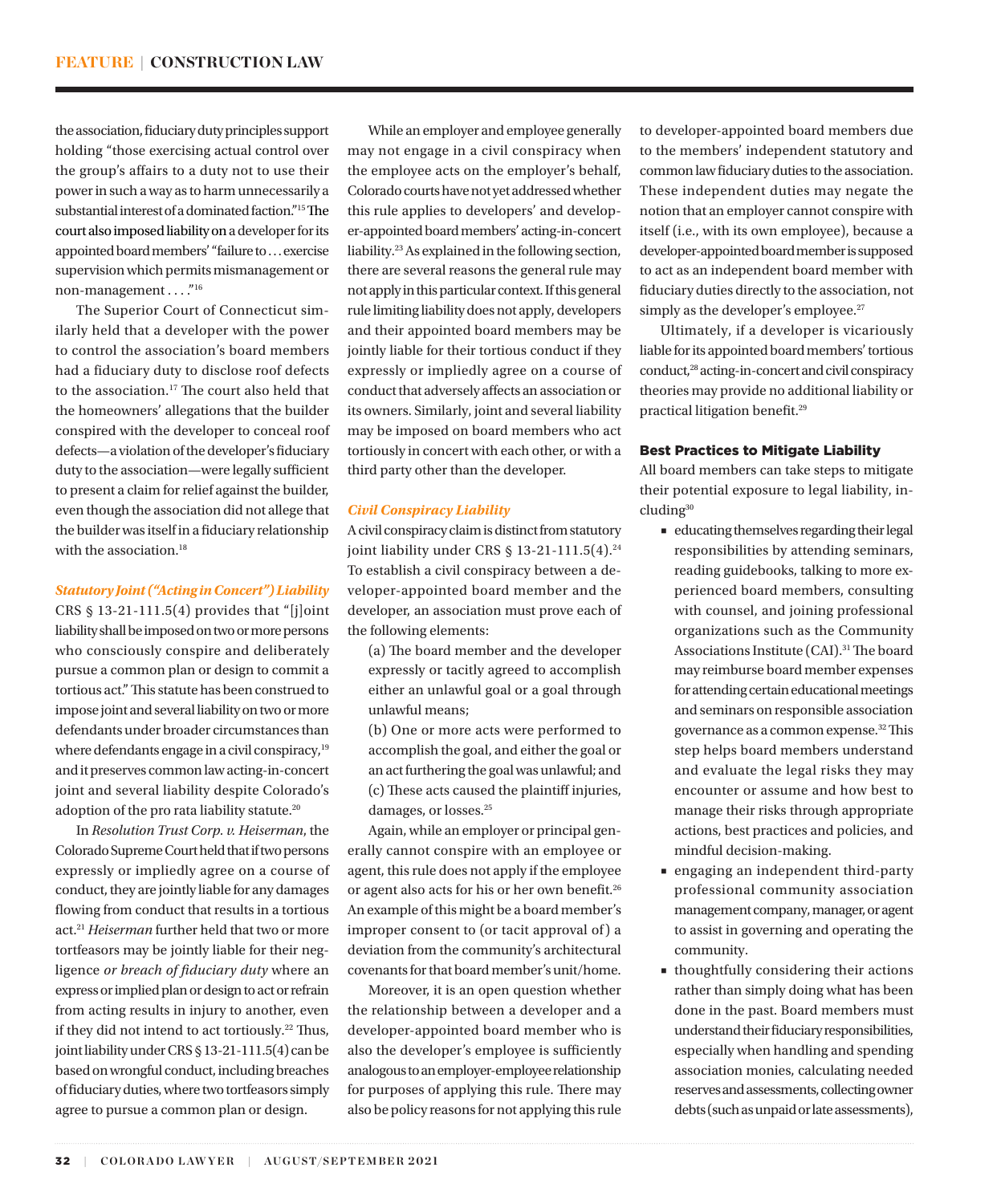maintaining the community's value and appearance (especially on a limited budget), dealing with potential conflicts of interest, managing interpersonal relations with owners, governing and operating the association, and adopting reasonable rules and regulations.

- resigning if board member responsibilities become too overwhelming, time-consuming, or complex. While board members may feel honored to have been selected by the developer or by their neighbors, they must ensure they have the competencies and experience necessary to help run the association and manage the community. For example, a board member who lacks emotional intelligence and communication skills may find it difficult to handle criticism, manage interpersonal conflicts, and resolve disputes to avoid litigation. The larger the association, the more important these interpersonal skills become.
- familiarizing themselves with the scope of indemnity afforded by the association's governing documents, state statutes, their personal insurance, and the association's directors and officers (D&O) and errors and omissions (E&O) insurance, and ensuring such insurance is adequate in its coverage scope, benefits, and liability limits. Consulting with a knowledgeable D&O and E&O broker and insurance coverage attorney can help board members navigate these policies' technicalities.
- securing and relying on the guidance of qualified professionals, such as association counsel, professional management companies, accountants, experienced maintenance personnel, engineers, and reserve advisors.
- exercising good judgment. Developer-appointed board members must never lose sight of their fiduciary obligations to the association and unit owners. Board members who are unaffiliated with the developer must take care not to cede their individual judgment to the developer-appointed board members and, if appropriate, consult with independent counsel regarding their responsibilities.

# Addressing Conflicts of Interest

In addition to heeding the best practices above, board members—especially developer-appointed board members—must exercise particular care in managing conflicts of interest. The following is a suggested protocol for limiting exposure to legal liability in this area.<sup>33</sup>

If a board member has a potential interest in a contemplated board transaction, the board member should disclose that interest to the board before taking any action. Following disclosure, the other board members may still decide to move forward. If the matter needs owner approval, the conflict should be timely disclosed and referred to them. An updated reminder disclosure should be made to both the board and the owners before either takes any formal action, such as a vote. The disclosure should describe all matters a reasonable board member or owner might want to know in evaluating any action on the matter. Board members with an interest in the transaction may need to exclude themselves from the discussion and the vote on the matter, except to the extent further information is requested from them. The disclosure is best made in writing and recorded in the association's board or member minutes, including memorializing the disclosing board members' participation in or exclusion from the discussion and vote.

Any board member unable to fully disclose the nature of a conflict due to confidentiality or other obligations owed to others should, at a minimum, disclose that a conflict exists. Board members in this position should also seriously consider removing themselves from any discussion about the matter, refrain from any vote relating to the matter, and, depending on the conflict's nature and the scope, consider resigning from the board. If a later dispute arises regarding a board member's conflict of interest, the board member who failed to make the necessary disclosure, and possibly other members who supported the complained-of action, will have to establish that the transaction was fair. Because of the many risks arising from a failure to disclose a conflict, board members should make full and timely disclosure of potential conflicts, even when in doubt about the need to make a disclosure. Any potential conflict of interest should always be handled in a manner that is "fair" to the association.<sup>34</sup>

# *Recurrent Developer-Appointed Board Member Conflicts*

Developer-appointed board members face a vexing problem: many of their decisions directly implicate potential conflicts that may exist between the developer's profit-making goals and the board's duty to maintain reasonable assessments and preserve the community's long-term financial health. While these interests sometimes dovetail, other times they do not.<sup>35</sup>

A developer's goals or conduct during the declarant control period may conflict with the community's best interests because the developer may

- prefer to keep budgets, assessments, and reserves as minimal as possible to attract prospective purchasers to the community's low monthly fees and to avoid draining the developer's working capital.<sup>36</sup>
- be more amenable to deviations from construction specifications or tolerances than homeowners.
- be tempted to save money by cosmetically repairing a deficiency rather than rooting out its underlying cause and making an appropriate repair (e.g., patching a crack in a wall rather than repairing a deficient foundation system that's causing structural movement).
- prefer to characterize an adverse construction condition as ordinary maintenance to be remedied through owner assessments rather than as a construction defect requiring repair or replacement for which the developer (or its affiliated construction professionals) should bear the ultimate financial responsibility.37 Moreover, what the developer chooses to characterize as ordinary maintenance might justify, in its view, not disclosing the condition to prospective home purchasers, while, in contrast, Colorado law requires latent construction defects to be disclosed.38
- rely on the judgment of its stable of subcontractors or design professionals as to how to address a construction defect, which they are responsible for creating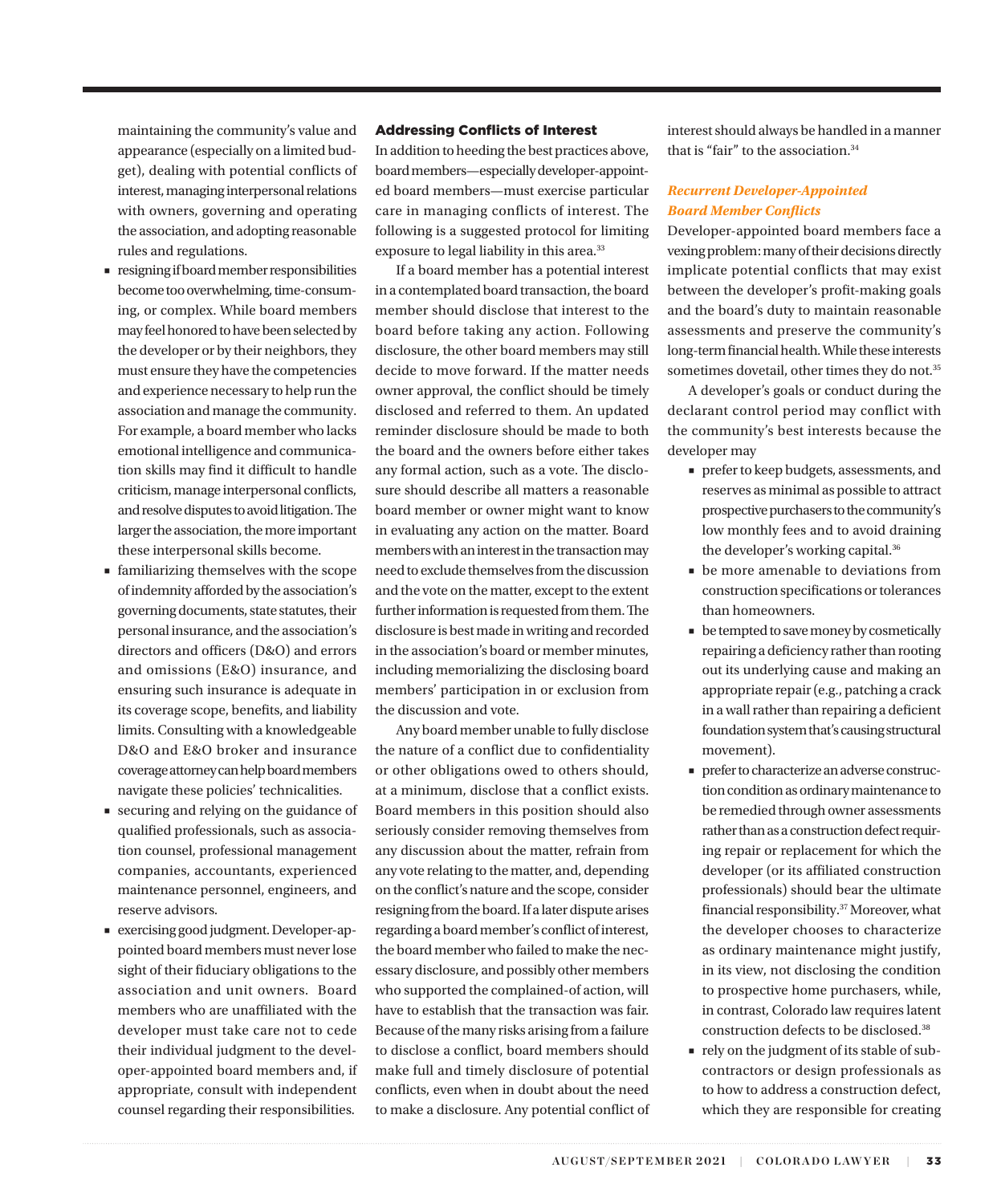and remedying, rather than seeking the judgment of an independent expert who might analyze differently the problem's cause and appropriate remedy.

- attempt to avoid a construction defects lawsuit brought by the association through its appointed board members by agreeing to allow impermanent cosmetic repairs while the statutes of limitations and repose continue to run.
- devalue future risks that pose little nearterm danger. For example, a developer may incorrectly view a building designed to withstand a destructive 100-year flood as suggesting a de minimus 1% chance of the event occurring and dismiss the risk, when an appropriate mathematical analysis establishes about a 23% chance of such a flood occurring during the first 25 years of the community's existence. Such risk devaluation may lead to a shortening of the useful life of certain construction elements, catastrophic infrastructure failure, inadequate property insurance, underfunded reserves, and misleading sales representations.
- prefer to hire a management company that charges lower fees or relies on the developer for future business, even if the company may be less attentive to the community's needs as a result.
- prefer that closely affiliated companies provide management, engineering, and other services to the association, where the close affiliation may impair the exercise of their independent judgment.39
- prefer that the association's agents, including its management company, not investigate problems that may be caused by defective construction, or seek to influence the manager's selection of an inspector whose criteria for deficient construction is parsimonious.
- prefer not to collect assessments on unfinished or unsold homes. For example, if permitted by CCIOA or the declaration, a developer could delay obtaining certificates of occupancy for such homes, thereby reducing the funds available to sustain the community while incentivizing

# "

Because of the many risks arising from a failure to disclose a conflict, board members should make full and timely disclosure of potential conflicts, even when in doubt about the need to make a disclosure. Any potential conflict of interest should always be handled in a manner that is 'fair' to the association.

"

purchasers with lower dues.

- be less conscientious in retaining defect documentation, such as emails and maintenance and repair records.
- prefer to appoint employees to the board who are unfamiliar with the scope of their fiduciary duties and who have limited or no construction knowledge and thus will be disposed to taking fewer or less robust actions to remedy defects.
- delay or fail to comply with CCIOA's turnover obligations (e.g., financial and reserve fund audits, and a property condition assessment), increasing the likelihood that the incoming owner-elected board will unknowingly fail to follow up on the matter, to fund its own audit, or to timely file an applicable claim.
- be more inclined to allow itself deviations from covenant control measures than other unit owners.

Both developer-appointed and owner-elected board members face difficult choices under these scenarios.40 Moreover, depending on how developer-appointed board members are compensated and their other legal and financial entanglements with the developer, they may be required to disclose these additional conflicts before any action is taken on the above-described matters. They also may be obligated to disqualify themselves from approving or voting on any action pertaining to these topics.

A board that comprises solely developer-appointed members could address a conflict of interest issue by bringing in conflict-free persons, such as owners unaffiliated with the developer, disinterested independent counsel, or another professional, to recommend a proper course of action. But even ostensibly independent management companies or professionals may be influenced by long-standing business relationships with the developer or the development industry at large. An alternative is to seek owner approval through a vote, assuming some homes have been sold and the owners are not affiliated with the developer.

Because no developer-appointed board member is disinterested when it comes to decisions affecting the declarant-developer's interests, the above decisions likely constitute a "conflicting interest transaction" under CRS § 7-128-501(1). Thus, until at least one owner is elected to the board, these transactions must be disclosed and approved by a majority of the non-affiliated owners or be found to be "fair as to the nonprofit corporation."<sup>41</sup> For example, a developer-appointed board member may become aware of suspected or actual construction defects but, out of loyalty to the declarant, not disclose the defects to the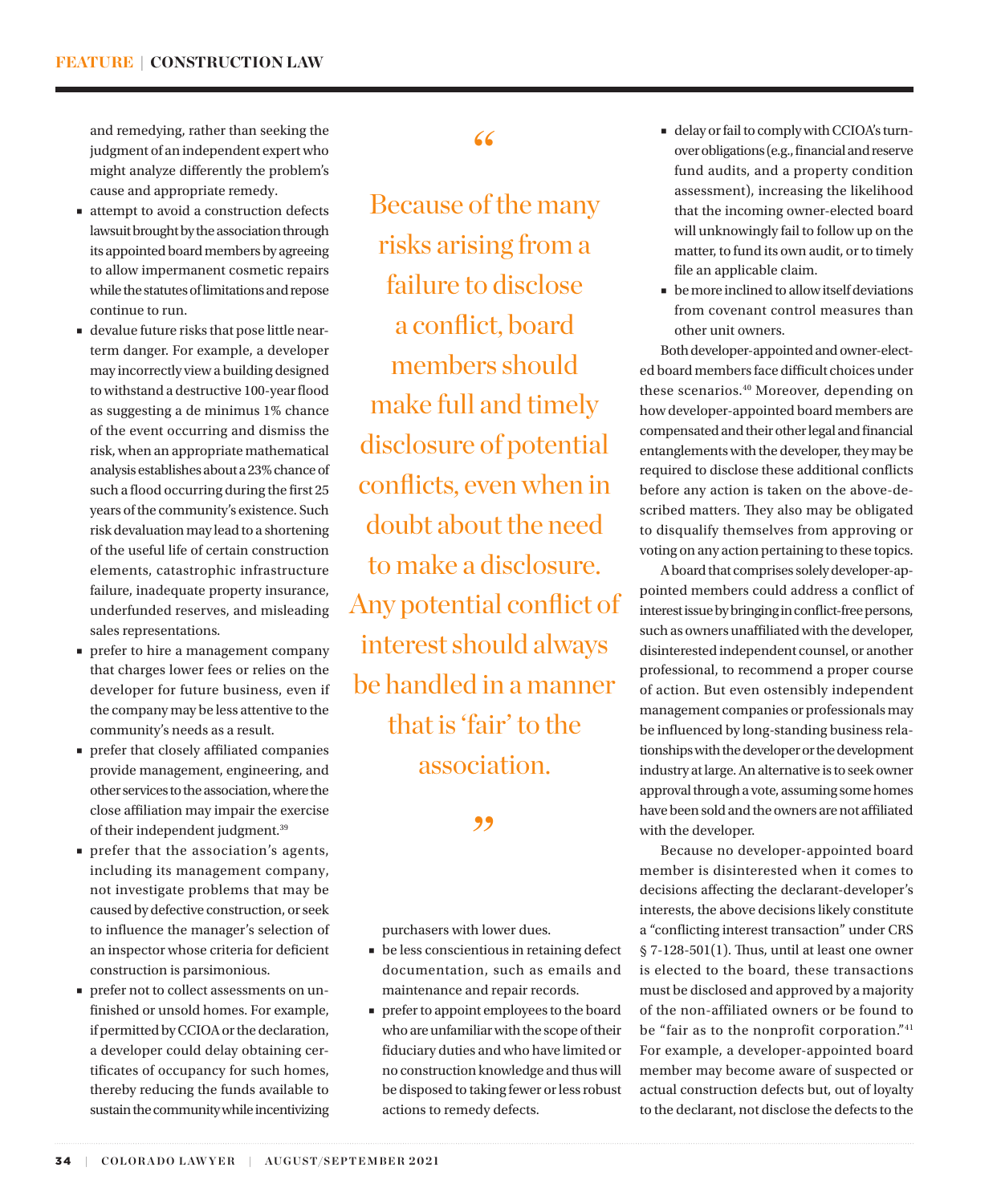owners, not take action to correct the problems at the responsible party's expense, or fail to ensure that adequate reserves are set aside to address the defects and any resulting damage.<sup>42</sup>

# Suing Board Members

Except as provided for by the community's governing documents,<sup>43</sup> including governance policies required by CCIOA, there are no statutory prerequisites for the association or its owners to sue board members for their wrongful conduct *unrelated to construction defects*. CDARA's and CCIOA's prerequisites to suit apply only to claims against construction professionals involving alleged damages caused by a construction defect, although CCIOA's prerequisites apply also to any "related, ancillary, or derivative claim, and any claim for breach of fiduciary duty or an act or omission of a member of an association's executive board, that arises from an alleged construction defect or that seeks the same or similar damages."44 Thus, the steps necessary to pursue claims for wrongful conduct depend on the nature of the alleged conduct and resulting harm.

# Multifamily Apartment Conversion Issues

Some developers initially build, hold, and rent newly constructed multifamily homes as apartments. Later, they or a successor may seek to convert these units into a common interest community. Typically, three important events occur upon conversion: creation of an owner association and an executive board; installation of a community manager, who is often drawn from the developer's staff or from an independent management company; and turnover of association control from the developer to the owners.45 A conversion of an existing structure into a common interest community consisting of 20 or more common interest units is subject to a required subdivision and conversion approval by Colorado's Real Estate Commission.<sup>46</sup> Certain qualifying "small planned communities" (SPCs), consisting of 20 or fewer newly constructed or converted residential units with no development rights reserved, are exempted from much of CCIOA's provisions.47 Developers should consider their varying legal liability exposures when converting apartments (or other existing spaces) to "for purchase" residential units.

# Insuring against Risks

Purchasing and maintaining reasonably adequate insurance can provide association board members protection against legal liability and peace of mind.

D&O insurance policies typically provide a legal defense to and indemnity against covered claims against board members for their allegedly wrongful acts or omissions.48 D&O policies generally limit coverage to association board members' management decisions and errors.<sup>49</sup> E&O coverage generally applies to the actions and liability of the association itself.<sup>50</sup> Both types of policies may extend coverage to the association's agents and volunteers. These coverages tend to be limited to wrongful acts or omissions someone commits while acting in the capacity of an officer or director, and they often exclude conduct resulting in bodily injury or property damage.51 The policies should be carefully reviewed for coverage limitations, and they typically exclude malicious, dishonest, illegal, or criminal acts.<sup>52</sup>

Additional insurance coverages are available to insure against other classes of risks, such as a board member taking action that causes property damage or bodily injury,<sup>53</sup> engaging in or approving discriminatory acts or practices, and so on. An association should consult with competent legal, insurance, and accounting advisors to identify appropriate coverages, and those coverages should then be obtained and maintained. Board members should recognize that they may bear personal liability for their decisions and conduct that physically injures others or their property, even if these activities occur during their board duties.<sup>54</sup> Most liability policies issued to an association automatically include its board members as additional insureds. Many general liability policies, however, contain exclusions for association board members' real estate development and construction activities.

# *Evaluating Coverage*

Developers and association board members should carefully consider the following when evaluating insurance policies:

- **Insurer reputation.** Is the insurer highly rated by A.M. Best Company's insurance company financial ratings? What is the insurer's claim management track record? Usually, the most readily accessible source for this information is a seasoned and informed insurance broker. An association should remember that "surplus lines" carriers not licensed in Colorado are not subject to Colorado's insurance guaranty fund, which may respond if the insurer becomes insolvent.<sup>55</sup>
- **Coverage scope, limitations, and exclusions.** The best policies afford coverage for both monetary and nonmonetary claims relating to issues like covenant enforcement, discrimination, architectural control, and discrimination.56 One of the most important policy features is the insurer's "duty to defend"—that is, its obligation to pay for a legal defense. Associations should confirm whether the duty to defend extends to arbitration, administrative, and regulatory proceedings. Sometimes it makes sense not to make a claim under a policy for nuisance matters to avoid later premium increases and nonrenewal.57 Competent association counsel may be able to step in on an hourly or retainer basis to handle smaller, everyday claims. Coverage exclusions for claims arising from residential construction, earth movement, and construction defects should be avoided, if feasible.
- **Who qualifies as an insured.** The policy's definition of who qualifies as an insured should include not just the association, but also its directors, officers, committee members, volunteers, and, if possible, the association's management company and other agents, as well as developer-appointed board members.58 It is critical to include the association's managing agent as a named or additional insured if the management contract requires the association to provide indemnification, which is typical in most management contracts.59
- **Eroding limits.** Most insurers offer a choice of limits on monetary liability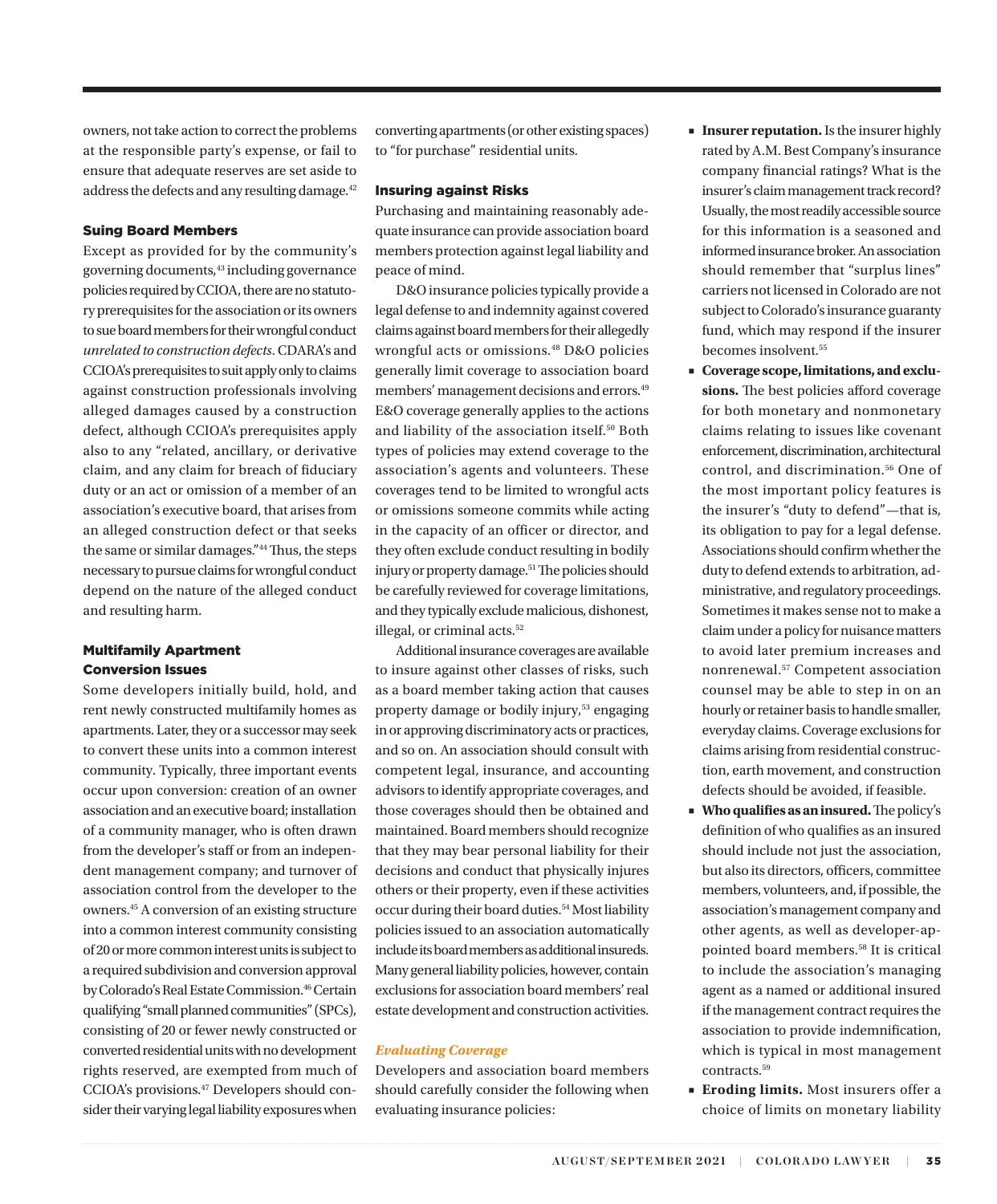and a choice on whether legal defense payments will be deducted from and reduce (erode) those liability limits.<sup>60</sup> Each choice will significantly affect the premium charged and the association's litigation strategy if a lawsuit is filed.

- **Deductibles or self-insured retention.** Most policies contain a deductible or self-insured retention (SIR) limit, which are amounts the insured must pay before the insurer is obligated to start paying certain benefits.61
- **Notice of claim.** Nearly all D&O and E&O policies are written on a claims-made basis, meaning that coverage will arise only if the insured receives notice of a potentially covered claim during the policy period.62 Sometimes an extension of the reporting period can be purchased, and doing so may be prudent because claims against board members usually can be brought at any time until the statute of limitations has run.<sup>63</sup> Breach of fiduciary duty claims are typically subject to a three-year limitations period, and such claims accrue when they are "discovered or should have been discovered by the exercise of reasonable diligence."64 Therefore, a board member is best protected if the association continues its D&O coverage through the end of the limitations period and ensures such coverage includes former board members, or if it purchases an "extended reporting period" (ERP) option affording coverage to claims for which notice is first received during a specified time after the original policy's term has expired.
- **Prior acts/proceedings coverage.** D&O and E&O policies often have a retroactive date, which cuts off coverage for claims/ proceedings arising from wrongful acts that occur before that date.<sup>65</sup> For an extra premium, a "no prior acts" endorsement often can be obtained, meaning that the coverage does not exclude claims/proceedings arising from conduct predating the policy's inception date.

The association should consult with an insurance coverage professional before purchasing coverage to review the proposed policy's terms to ensure it provides the benefits the association desires.

# Indemnity

Most association governing documents contain provisions indemnifying board members to the fullest extent allowed by law.<sup>66</sup> CCIOA provides that, generally, "subject to the provisions of the declaration, the association, without specific authorization in the declaration, may . . . [p]rovide for the indemnification of its officers and executive board and maintain directors' and officers' liability insurance. . . ."67 Other Colorado statutes affect the scope and circumstances under which an association may indemnify board members and others if the association is incorporated as a Colorado nonprofit corporation.<sup>68</sup> CCIOA's unconscionability and good faith requirements<sup>69</sup> should be considered in evaluating the validity of a declaration's indemnity provisions.70

# Conclusion

Developers may be directly liable for their wrongful conduct that affects the community and for violating their obligations under CCIOA, the declaration, and other governing documents. Developers may also be vicariously or jointly liable for their appointed board members' tortious or otherwise wrongful conduct. Both developer-appointed and owner-elected board members can mitigate their liability exposures by engaging in best practices, including educating themselves about their legal responsibilities and consulting with competent and experienced professionals. They must also identify and manage conflicts of interests appropriately, including making timely and adequate disclosures and recusing themselves, as necessary, from the decision-making process concerning matters in which they are conflicted. Obtaining appropriate and adequate insurance and ensuring that the community's governing documents afford appropriate indemnity can further mitigate a board member's liability exposure.



**Ronald M. Sandgrund** (of counsel) and **Joseph F. (Trip) Nistico, III** (associate)

are part of Burg Simpson Eldridge Hersh Jardine PC's Construction Defect Group. The firm represents commercial and residential property owners, homeowner associations and unit owners, and construction professionals and insurers in construction defect, product liability, and insurance coverage disputes. The firm also handles mass tort, class action, personal injury, workers compensation, premises liability, and wrongful death litigation, among other practice concentrations—rms.sandgrund@gmail.com; jnistico@burgsimpson.com. **Jerry Orten** is a founder of and special counsel to Orten Cavanagh Holmes & Hunt, LLC, which firm serves as general counsel to common interest community developers and owner associations. The firm advises developers in the creation of common interest communities, owner associations, and executive boards. The firm also advises developers, board members, owner-members, and managers concerning the governance and operation of owner associations, including compliance with the governing documents, state and federal laws, and regulations. Orten also serves as an expert witness—jorten@ochhoalaw. com.

**Coordinating Editors:** Leslie Tuft, ltuft@ burgsimpson.com; Jennifer Seidman, jseidman@ burgsimpson.com

### NOTES

1. Common interest communities are established where owners are obligated to pay assessments related to real estate other than their own property. *See generally* CRS § 38-33.3-103 (8) (defining "common interest community"); Hess, ed., 2A *Methods of Practice, Colorado Practice Series* §§ 73:1, 73:9 (Thomson West 7th ed. June 2020 update) (describing types and creation of common interest communities).

2. CCIOA became effective July 1, 1992, and is codified at CRS §§ 38-33.3-101 et seq. CCIOA's provisions concerning the duties of board members are found in CRS § 38-33.3-303(2). In addition, Colorado's Revised Nonprofit Corporation Act's (Nonprofit Act) general standards of conduct for directors and officers, as set forth in CRS § 7-128-401, generally apply to owner association board member conduct as well. *See, e.g.*, *Greens at Buffalo Run Homeowners Ass'n v. Cotton*, No. 15-CV-71, 2016 Colo. Dist. LEXIS 2007 at \*21–22 (Adams Cty. Dist. Ct. Mar. 4, 2016).

CCIOA uses the following terms, which the authors have simplified for ease of reference as shown in parentheses: unit owners association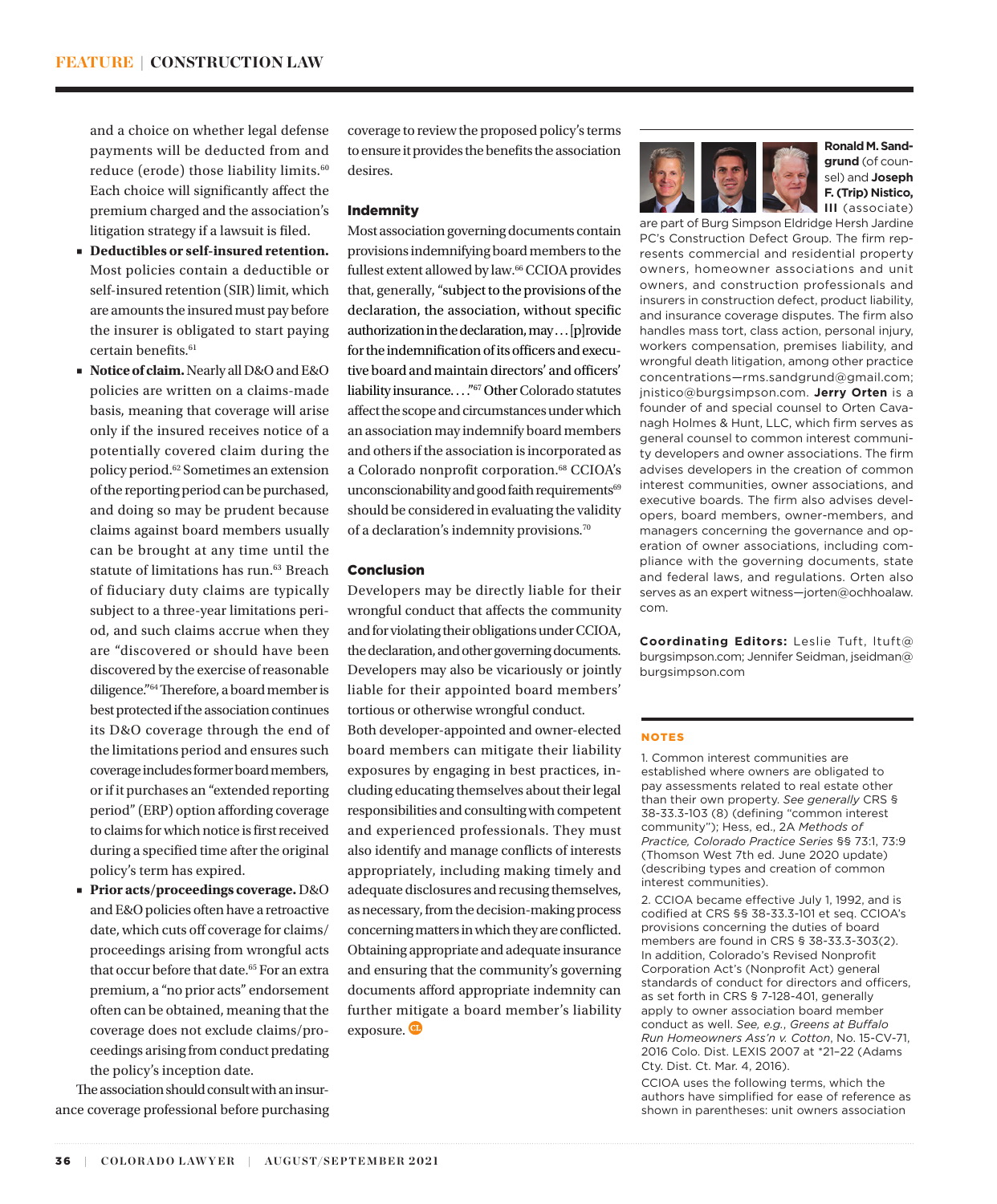(association or owners association); common interest community (community); declarant (developer); executive board (board); unit (home or property); and unit owners (owners). *See* CRS § 38-33.3-103(3), (8), (12), (16), (30), and (31), respectively. The authors sometimes use the terms declarant and developer interchangeably for ease of reference, although not all declarants may be involved in the community's physical construction or other, typical development activities, and not all developers qualify as statutory declarants.

A number of out-of-state cases are cited in which the developer may be known by other designations, such as sponsor, incorporator, etc. Similarly, the association board may be referred to in other states as the board of trustees, board of managers, board of directors, executive board, property regime, council of co-owners, council of unit owners, and so forth. Communities formed as cooperatives are typically managed by a board of directors. For ease of reference, all these governing bodies are referred to as boards, and the persons comprising these boards as board members. 3. CRS § 38-33.3-303(5)(a)(II) through (7) define the "declarant control period" and "turnover."

4. Sandgrund and Smith, "When the Developer Controls the Homeowner Association Board: The Benevolent Dictator?," 31 *Colo. Law.* 91 (Jan. 2002).

5. For example, one district court applied Colorado's Construction Defect Action Reform Act (CDARA) to claims against certain defendants arising out of their acts and omissions as construction professionals, but not to breach of fiduciary duty claims arising out of their acts and omissions as developerappointed association board members. *Gold Peak Homeowners Ass'n v. Gold Peak at Palomino Park, LLC*, No. 2010CV3106 (Douglas Cty. Dist. Ct. Mar. 14, 2012) (trial verdicts). 6. CRS § 38-33.3-103(12).

7. In *Cloud v. Ass'n of Owners, Satellite Apartment Bldg., Inc.*, 857 P.2d 435, 439 (Colo.App. 1992), the Colorado Court of Appeals observed that corporate promoters are in a fiduciary relationship to the later-formed corporation. The Court found that the defendant corporation and the association's corporate officer did not breach fiduciary duties to the association when the declaration adequately disclosed the developer's reservation of 10% of gross receipts from guest rooms. *See also Richard Gill Co. v. Jackson's Landing Owners' Ass'n*, 758 S.W.2d 921, 924 (Tex.Civ.App. 1988) (under declaration, developers assumed responsibility for managing condominium until owners' association formed, and therefore owed fiduciary duties to owners). CCIOA requires an association to be formed no later than the date the first unit is conveyed. CRS § 38-33.3-301.

8. *See* CRS § 38-33.3-103(1) (defining "affiliate of a declarant").

9. *See* CRS § 38-33.3-303(5)–(8) (defining and prescribing declarant control period and conditions necessary for its termination and transfer of control to unit owners other than

the developer).

10. *Id.* The developer may exercise this control through its power to appoint and remove directors. The developer can also exert significant economic and practical control over the directors' conduct if the directors are the developer's employees.

11. *See* CRS § 38-33.3-303(5)(b) (describing developer's right to surrender right to appoint and remove officers and board members). A developer who relinquishes its right to appoint and remove board members before the statutory declarant control period ends may still choose to retain veto power over certain matters, such as architectural control and assessments or any other matters specified in the recorded instrument executed by the declarant. CRS § 38-33.3-303(5)(b).

12. *Countryside Cmty. Ass'n v. Pulte Home Corp.*, No. 12CA1568, 2013 WL 6511687, slip op. at 23 (Colo.App. Dec. 12, 2013) (not selected for official publication), *rev'd in part on other grounds*, 382 P.3d 821 (Colo. 2016). *Countryside* also held that the developer was liable for annual assessments and assessments for expenses on developer-owned lots. However, based on the declaration's language, the Colorado Supreme Court reversed this second holding because the lots at issue did not become part of the community until the properly was annexed, so no assessments were due before annexation. *Pulte Home Corp.*, 382 P.3d 821.

13. *Countryside Cmty. Ass'n*, No. 12CA1568, slip op. at 20–21 (citing *Grease Monkey Int'l, Inc. v. Montoya*, 904 P.2d 468, 472–73 (Colo. 1995) (noting the doctrine of respondeat superior applies to claims for breach of fiduciary duty in the master-servant context)).

14. *Countryside Cmty. Ass'n*, No. 12CA1568, slip op. at 21. Counsel should note that while CCIOA provides that a successor developer who is affiliated with the original developer may be liable for the predecessor developer's or its appointed board members' breaches of fiduciary duties, this liability does not extend to unaffiliated successors. CRS § 38-33.3-304(5).

15. *Raven's Cove Townhomes, Inc. v. Knuppe Dev. Co.*, 171 Cal. Rptr. 334, 343 (Cal.Ct.App. 1981) (internal citation omitted).

### 16. *Id.* at 344.

17. *Governors Grove Condo. Ass'n v. Hill Dev. Corp.*, 414 A.2d 1177, 1184 (Conn.Super.Ct. 1980) ("Just as a majority shareholder is a fiduciary for his corporation, so was [the developer], by virtue of its power to control the association's board of directors, a fiduciary for the association."). *See also Trillium Ridge Condo. Ass'n v. Trillium Links & Vill., LLC*, 764 S.E.2d 203, 218 (N.C.App. 2014) (both developer and its appointed directors "have an obligation to disclose [to the association] material facts regarding the existence of any construction defects of which they were aware").

18. *Governors Grove Condo. Ass'n*, 414 A.2d at 1184.

19. *See Church v. Dana Kepner Co.*, No. 11-cv-02632-CMA-MEH, 2012 U.S. Dist. LEXIS 132002 at \*11–13, 2012 WL 4086517 at \*3–4

(D.Colo. Sept. 16, 2012) (plaintiff need not prove civil conspiracy to establish liability under CRS § 13-21-111.5(4); evidence of an express agreement to act jointly is unnecessary); *Gold Peak Homeowners Ass'n*, No. 2010CV3106, 2012 WL 8898470 at \*2 ("acting in concert" liability under CRS § 13-21-111.5(4), as construed in *Resolution Tr. Corp. v. Heiserman*, 898 P.2d 1049 (Colo. 1995), and civil conspiracy liability, as described in *Nelson v. Elway*, 908 P.2d 102, 106 (Colo. 1995), are separate and distinct legal theories).

20. *Resolution Tr. Corp.*, 898 P.2d at 1054 (a year after abrogating the joint and several liability doctrine for joint tortfeasors, the "General Assembly reinstated the application of joint and several liability to its original domain at common law, i.e., actions in concert"). 21. *Id.* at 1057.

22. *Id.* at 1054–57 (holding that "both negligent and intentional acts are sufficient to give rise to joint liability" under CRS § 13-21-111.5(4) 1056). *See also Jones v. Estate of Brady ex rel. Brady*, No. 10-CV-00662-WJM-BNB, 2011 U.S. Dist. LEXIS 140731 at \*18, 2011 WL 6096303 at \*5 (D.Colo. Dec. 7, 2011) (noting that *Heiserman* held that a defendant can be jointly liable under CRS § 13-21-111.5(4) for negligent conduct and need not conspire to do something wrongful to be liable under the statute).

23. For further discussion, see *infra* notes 26 and 27.

24. *See Church*, No. 11-cv-02632-CMA-MEH, 2012 U.S. Dist. LEXIS 132002 at \*11–13, 2012 WL 4086517 at \*3–4 (plaintiff need not prove civil conspiracy to establish liability under CRS § 13-21-111.5(4)); *accord Ziegler v. Inabata of Am., Inc.*, 316 F.Supp.2d 908, 918 (D.Colo. 2004). *See also Gold Peak Homeowners Ass'n*, No. 2010CV3106, 2012 WL 8898470 at \*2 (statutory "acting in concert" liability under CRS § 13-21- 111.5(4) and civil conspiracy are separate and distinct legal theories).

### 25. CJI-Civ. 27:1 (2020).

26. *See, e.g.*, *Pittman v. Larson Distrib. Co.*, 724 P.2d 1379, 1390 (Colo.App. 1986) (holding the general rule that a corporation and its employees do not constitute "two or more persons" as required for a civil conspiracy did not apply to this action against a corporation and two of its employees because the evidence supported an inference that alleged co-conspirators' real purpose for changing plaintiff's contract was to "put him in his place" relative to one co-conspirator and not to serve a legitimate corporate objective). *Cf. Semler v. Hellerstein*, 428 P.3d 555, 563 (Colo.App. 2016) (suggesting that general rule would not apply to attorneys who act for their personal gain or who act outside the scope of their legal representation).

27. *See Lockwood Grader Corp. v. Bockhaus*, 270 P.2d 193, 196 (Colo. 1954) (in rejecting a civil conspiracy claim, finding that a corporate employee cannot conspire with a corporate employer because "one person cannot conspire with himself").

28. *Countryside Cmty. Ass'n*, No. 12CA1568, slip op. at 21–24. *See also Kilbride Invs. Ltd. v. Cushman & Wakefield of Pa., Inc.*, 294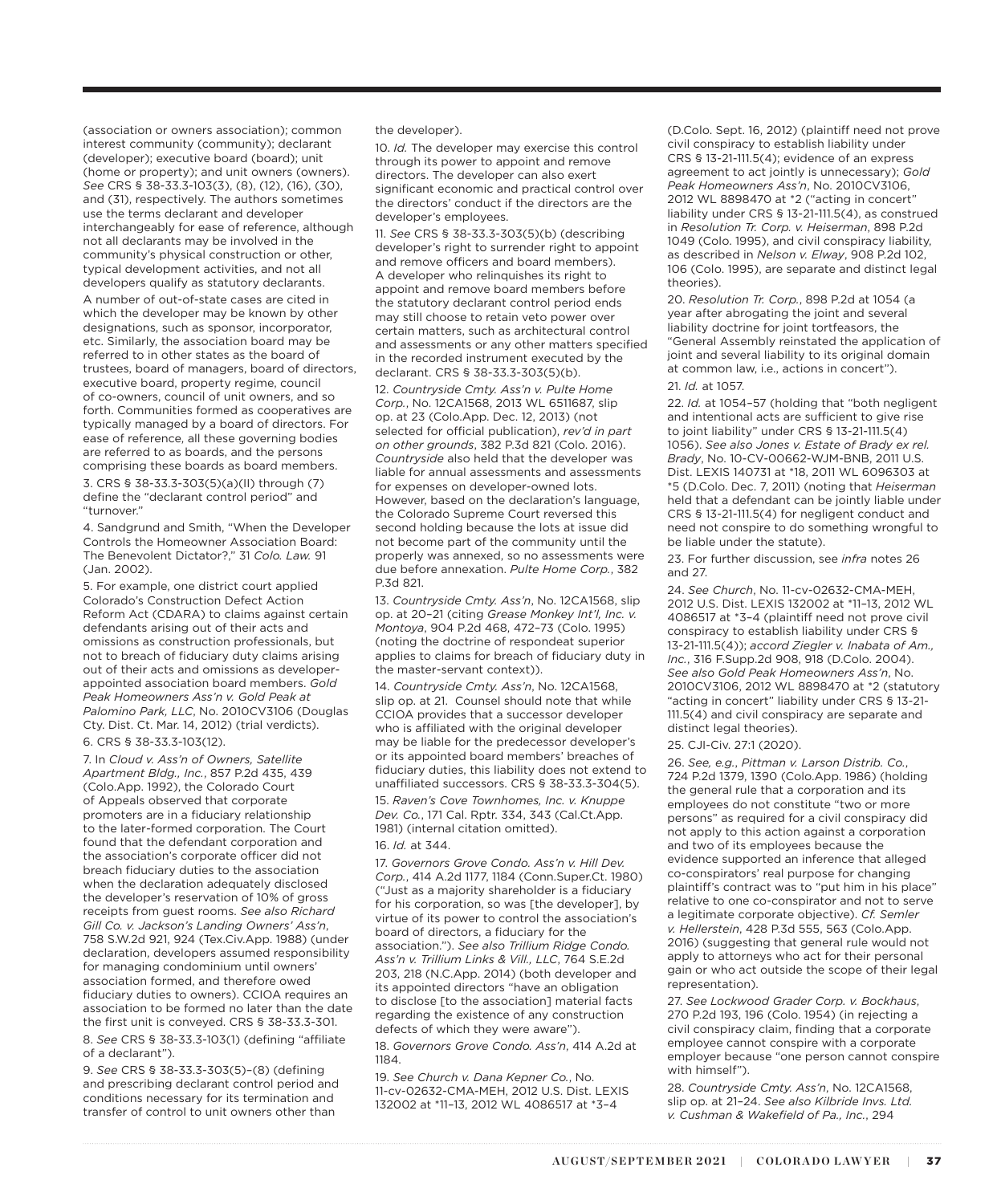F.Supp.3d 369, 378–79 (E.D.Pa. 2018) (employer may be vicariously liable for its employee's participation with a third party in a civil conspiracy); *Hamm v. Thompson*, 353 P.2d 73, 76 (Colo. 1960) (holding that a principal/ employer's liability is joint and several with an agent/employee tortfeasor if the agent/ employee is the sole actor and the liability has as its sole basis respondeat superior, citing *Granquist v. Crystal Springs Lumber Co.*, 1 So.2d 216, 218 (Miss. 1941)).

29. Because insurance coverage may be excluded for a civil conspiracy claim due to the harm's "intentional" nature, it may be wise to avoid a superfluous civil conspiracy claim.

30. *See generally* Hess, *supra* note 1 at § 74:40 (discussing recommendations for persons considering board service).

31. https://www.caionline.org/LearningCenter/ Education-for-Managers/state-credit/Pages/ Colorado.aspx.

32. CRS § 38-33.3-209.6. Sometimes an association's D&O insurance program will include such educational programs or reimbursement for their costs.

33. *See generally* Hess, *supra* note 1 at § 74:39 (discussing a "best practices" approach when dealing with conflicts).

34. *See* CRS § 7-128-501(3)(c) (if a conflicting transaction is "fair" to association, it is not void, voidable, or sanctionable if certain conditions are met).

35. Many of these possible conflicts are catalogued in Sandgrund et al., *supra* note 4.

36. *See* Sapakoff, "Liability During Development and the Period of Declarant Control," in 6A *Home Owner Associations and PUDs* § 9A.07[2] (Matthew Bender 1999) (describing multiple conflicts relating to assessments).

Similarly, board members not appointed by the developer may prefer to not budget adequately or to not increase assessments as association expenses and maintenance needs increase, so as to protect owners from this financial burden, especially owners on fixed incomes. This problem was highlighted in news coverage of the recent collapse of the Champlain Towers South in Surfside, Florida, noting that:

For years, industry insiders have pointed out that although directors and officers are responsible for maintaining the property, most unit owners are notoriously unwilling to see their housing costs go up now to sock away funds for repairs in the future. Why, they ask, should they pay today so someone else can have a new roof long after they've moved out? Yet that is precisely what they are expected to do. Somehow, dozens, hundreds or even thousands of owners are supposed to overcome their self-interest and collectiveaction problems and commit to maintaining their private infrastructure in perpetuity.

McKenzie, "Climate change could cost condo boards billions. They aren't ready for it.," *Wash. Post* (July 2, 2021), https://www. washingtonpost.com/outlook/surfside-condoclimate-change-cost/2021/07/01/b6699a98 da76-11eb-9bbb-37c30dcf9363\_story.html.

37. For example, a developer could fail to ensure that windows are properly flashed during construction per the plans, specifications, and/or building code, and then address the defective work by temporarily caulking the joints, leaving the association the responsibility and expense of inspecting and repairing the caulking annually as it weathers and deteriorates.

38. A board not appointed by the developer may defer the cost of needed maintenance, repairs, replacement, and improvements to subsequent owners.

39. Management companies and their personnel should note *Caprer v. Nussbaum*, 825 N.Y.S.2d 55, 70 (N.Y.App.Div. 2006), where the court held, "One who aids and abets a breach of a fiduciary duty is liable for that breach as well, even if he or she had no independent fiduciary obligation to the allegedly injured party, if the alleged aider and abettor rendered 'substantial assistance' to the fiduciary in the course of effecting the alleged breaches of duty." (internal citations omitted).

40. Consider, for example, when and whether a developer-appointed board member should disclose to the developer information helpful to the developer's litigation interests, but adverse to the association's interests—for example, providing the developer notice of a defect manifestation, which the developer could potentially later use as evidence to support a statute of limitations (SOL) defense under CRS § 13-80-104(1)(a) and (b), if the SOL was not tolled.

41. CRS § 7-128-501(3)(b)–(c).

42. The Colorado Court of Appeals, in an unpublished opinion, affirmed a judgment for the plaintiff owner association arising from a claim that the developer-appointed board breached its fiduciary duties to collect assessments and fund adequate reserves from the developer and affiliated entities and persons, including by failing to assess lots owned by a related entity. *Summit View Subdivision Homeowners Ass'n v. Summit View Dev., LLC*, Nos. 11CA0753 and 11CA0754, slip op. at 7–8, 2012 Colo. App. LEXIS 1113, 2012 WL 2855617 (Colo.App. July 12, 2012) (not selected for official publication).

43. *See* CRS § 38-33.3-209.5(1)(b)(VII) and (VIII) (authorizing associations to adopt "policies, procedures, and rules concerning . . . [p]rocedures for addressing disputes arising between the association and unit owners," among other matters). Generally, internal dispute mechanisms adopted by private organizations must be exhausted before initiating litigation, even if membership in the organization is involuntary. *See, e.g.*, *Bd. of Cty. Comm'rs of La Plata Cty. v. Moga*, 947 P.2d 1385, 1391 (Colo. 1997) (noting that, generally, party must exhaust administrative remedies to prevent piecemeal application for judicial relief, avoid unwarranted interference by the judiciary in the administrative process, and conserve judicial resources). *See also Christensen v. Mich. State Youth Soccer Ass'n*, 553 N.W.2d 638, 640 (Mich.App. 1996) (noting that where a private association provides reasonably effective

means of resolving controversies, and there is no evidence of an association's fraudulent treatment of the complaining member by association, courts should not interfere).

44. CRS § 38-33.3-303.5(1)(a) and (b). The statute is unclear whether it applies to claims against both current and former executive board members. *Cf. Gold Peak Homeowners Ass'n*, No. 2010CV3106 (declining to apply CDARA to claims against certain defendants arising out of their capacities as developerappointed board members) (trial verdicts).

45. For an extensive discussion of the legal issues attendant to such conversions and suggestions for mitigating related legal risks, *see* Sandgrund et al., "Mitigating Potential Condo Conversion and Renovation Construction Defect Liabilities—Part 1," 48 *Colo. Law.* 28 (Apr. 2019) and —Part 2, 48 *Colo. Law.*  40 (May 2019).

46. CRS §§ 12-10-501(3)(b)(I)(A), -502, and -504.

47. CRS § 38-33.3-116(2).

48. A D&O policy may define a wrongful act as "any actual or alleged act, error, omission, misstatement, misleading statement or breach of duty or neglect," but such policies generally exclude coverage for wrongful employment practices (for which separate coverage is available) or for the violation or breach of a collective bargaining agreement. *See, e.g.*, *Hale v. Travelers Cas. And Sur. Co. of Am.*, 2015 WL 6737904 at \*2 (M.D.Tenn. 2015) (quoting such a policy).

49. *See* Grund et al., 8 *Colorado Personal Injury Practice: Torts and Insurance* 3d at § 54:11 (Thomson West 3d ed. Dec. 2020 update). 50. D&O and E&O coverages vary greatly. In general, D&O coverage indemnifies directors and officers against certain wrongful acts and may reimburse employing entities who themselves are required to indemnify these directors and officers, while E&O coverage protects the employing entity directly against liability for its own conduct and that of its directors, officers, and employees. *See generally* Fera, ed., *Investment Management Compliance Guide*, "Directors and Officers/ Errors and Omissions Liability Insurance," 2018 WL 7983129 at **1** 472 (June 2018 Supp.).

52. *Id.*

53. Insurance against bodily injury includes policy limits protection against not just the common trip-and-fall liability, but also against more profound disasters such as the recent collapse of the Champlain Towers South in Surfside, Florida. This catastrophe has already turned into a finger-pointing affair among the former and current board members, consulting design professionals, and others revolving around earlier disputes regarding the cost and scope of recommended remediation of structural distress and resulting unit owner assessments. *See* Baker and de Freytas-Tamura, "Infighting and Poor Planning Leave Condo Sites in Disrepair," *N.Y. Times*  (July 1, 2021) ("The deferred maintenance and inadequate savings at the Champlain

<sup>51</sup>. *Id.*